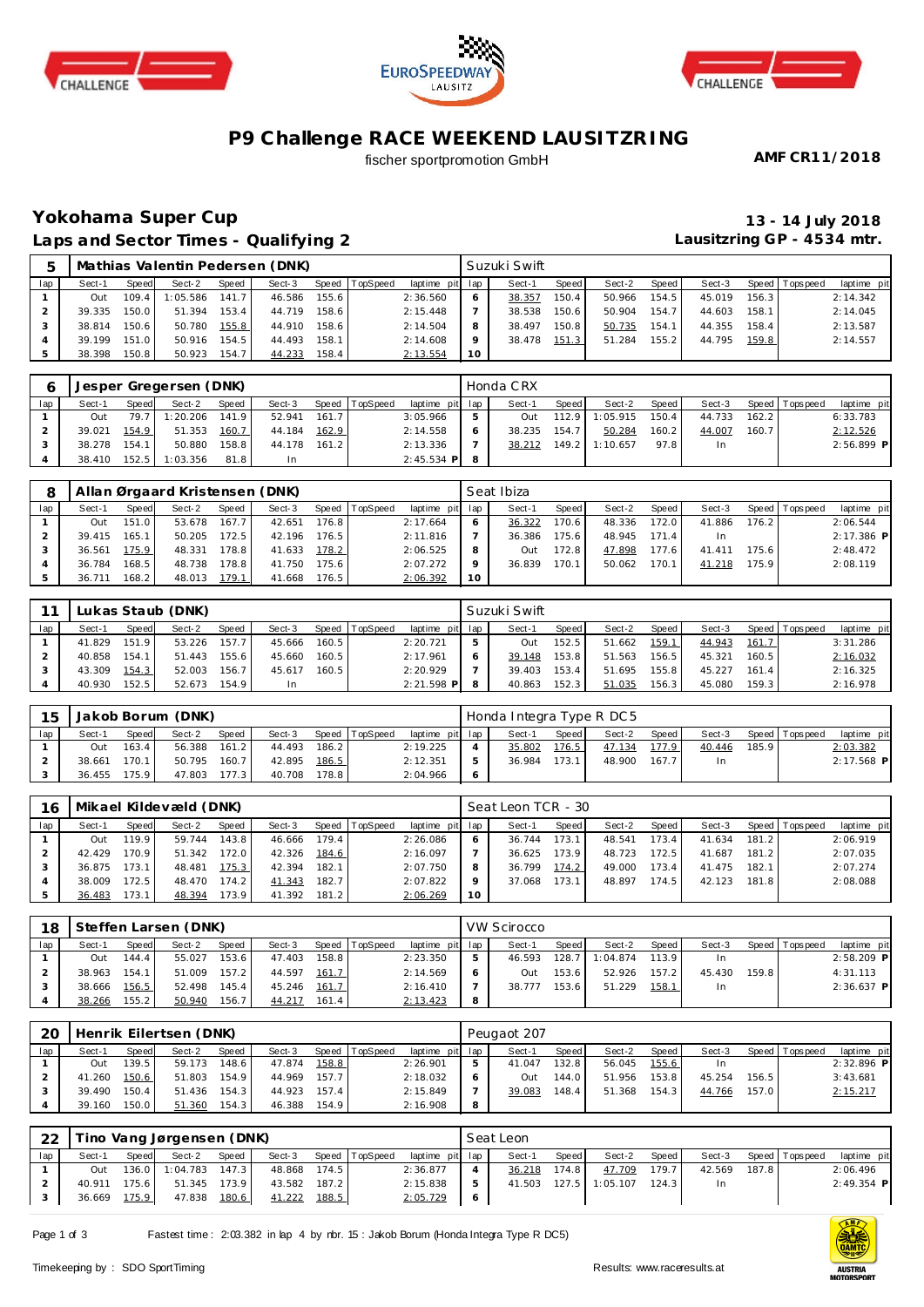





### **P9 Challenge RACE WEEKEND LAUSITZRING**

fischer sportpromotion GmbH

**AMF CR11/2018**

#### **Yokohama Super Cup 13 - 14 July 2018 Laps and Sector Times - Qualifying 2**

**Lausitzring GP - 4534 mtr.**

| 23  |              |       | Mikkel Gregersen (DNK) |          |        |       |                |                 |   | VW Scirocco |       |          |       |        |       |                   |             |
|-----|--------------|-------|------------------------|----------|--------|-------|----------------|-----------------|---|-------------|-------|----------|-------|--------|-------|-------------------|-------------|
| lap | Sect-1       | Speed | Sect-2                 | Speed    | Sect-3 |       | Speed TopSpeed | laptime pit lap |   | Sect-1      | Speed | Sect-2   | Speed | Sect-3 |       | Speed   Tops peed | laptime pit |
|     | 40.841       | 153.0 | 51.673                 | 159.1    | 44.560 | 163.9 |                | 2:17.074        | 5 | 38.844      | 154.3 | 51.403   | 157.2 | 44.775 | 156.5 |                   | 2:15.022    |
|     | 38.956 154.5 |       | 51.283                 | 157.9    | 44.292 | 164.1 |                | 2:14.531        |   | 46.098      | 115.8 | 1:00.413 | 150.0 | In.    |       |                   | 2:37.186 P  |
|     | 38.498       | 154.9 | 51.375                 | $-157.7$ | 44.359 | 163.4 |                | 2:14.232        |   | Out         | 153.0 | 51.700   | 156.3 | 44.526 | 162.9 |                   | 3:23.678    |
|     | 38.809       | 154.3 | 51.110                 | 158.6    | 44.448 | 163.9 |                | 2:14.367        | 8 | 38.946      | 153.0 | 51.624   | 156.3 | 44.718 | 163.4 |                   | 2:15.288    |

| 29  | Jimmy Bob Jensen (DNK)<br>Speed TopSpeed<br>Speed<br>Sect-2<br>Sect-3<br><b>Speed</b><br>Sect-1<br>133.7<br>98.0<br>1:06.497<br>145.0<br>52.754<br>Out<br>157.2<br>146.5<br>122.2<br>52.560<br>58.609<br>51.129 |       |          |       |        |       |  |                 | Peugaot 106 |       |        |       |        |       |                   |             |
|-----|-----------------------------------------------------------------------------------------------------------------------------------------------------------------------------------------------------------------|-------|----------|-------|--------|-------|--|-----------------|-------------|-------|--------|-------|--------|-------|-------------------|-------------|
| lap |                                                                                                                                                                                                                 |       |          |       |        |       |  | laptime pit lap | Sect-1      | Speed | Sect-2 | Speed | Sect-3 |       | Speed   Tops peed | laptime pit |
|     |                                                                                                                                                                                                                 |       |          |       |        |       |  | 2:42.634        | 40.931      | 147.9 | 54.007 | 150.8 | 47.405 | 157.9 |                   | 2:22.343    |
|     |                                                                                                                                                                                                                 |       |          |       |        |       |  | 2:42.298        | 40.398      | 149.4 | 53.525 | 151.5 | 46.209 | 155.6 |                   | 2:20.132    |
|     | 41.572                                                                                                                                                                                                          | 149.8 | 54.832   | 151.0 | 47.752 | 151.7 |  | 2:24.156        | 42.667      | 129.3 | 59.683 | 142.9 | 47.952 | 154.9 |                   | 2:30.302    |
|     | 45.822                                                                                                                                                                                                          | 139.0 | 1:03.695 | 131.9 | 48.534 | 156.3 |  | 2:38.051        | 40.321      | 149.2 | 53.648 | 151.0 | 46.207 | 154.5 |                   | 2:20.176    |

| 33  |              |       | Lars Højris (DNK)    |       |        |       |                |                 |   | Peugeot 208 GTI MAXI |       |          |       |        |       |                   |              |  |
|-----|--------------|-------|----------------------|-------|--------|-------|----------------|-----------------|---|----------------------|-------|----------|-------|--------|-------|-------------------|--------------|--|
| lap | Sect-1       | Speed | Sect-2               | Speed | Sect-3 |       | Speed TopSpeed | laptime pit lap |   | Sect-1               | Speed | Sect-2   | Speed | Sect-3 |       | Speed   Tops peed | laptime pit  |  |
|     | Out          |       | 127.2 1:04.604 142.3 |       | 48.755 | 177.6 |                | 2:35.628        |   | 36.513               | 174.2 | 47.407   | 176.8 | 42.444 | 180.6 |                   | 2:06.364     |  |
|     | 40.772 174.2 |       | 51.473               | 172.2 | 43.405 | 184.0 |                | 2:15.650        | 5 | 41.683               | 130.3 | 1:05.176 | 124.0 | In.    |       |                   | $2:50.945$ P |  |
|     | 36.799       | 173.6 | 47.959               | 177.3 | 41.144 | 184.0 |                | 2:05.902        |   |                      |       |          |       |        |       |                   |              |  |

| 35  |            |       | Mirza Lovic (DNK) |       |        |       |                |                 |              | Suzuki Swift |       |        |       |        |       |                 |             |
|-----|------------|-------|-------------------|-------|--------|-------|----------------|-----------------|--------------|--------------|-------|--------|-------|--------|-------|-----------------|-------------|
| lap | Sect-1     | Speed | Sect-2            | Speed | Sect-3 |       | Speed TopSpeed | laptime pit lap |              | Sect-1       | Speed | Sect-2 | Speed | Sect-3 |       | Speed Tops peed | laptime pit |
|     | Out        | 144.0 | 55.396            | 153.2 | 47.136 | 159.1 |                | 2:22.677        | <sup>6</sup> | 39.648       | 151.5 | 51.635 | 153.6 | 44.514 | 157.4 |                 | 2:15.797    |
|     | 40.165     | 150.0 | 52.582            | 152.8 | 45.123 | 156.1 |                | 2:17.870        |              | 39.692       | 150.6 | 51.613 | 155.4 | 44.918 | 156.7 |                 | 2:16.223    |
|     | .771<br>41 | 143.2 | 53.642            | 147.7 | 45.719 | 151.3 |                | 2:21.132        | 8            | 39.624       | 150.6 | 51.552 | 154.7 | 44.531 | 157.2 |                 | 2:15.707    |
|     | 41.574     | 122.0 | 52.827            | 154.5 | 45.108 | 158.6 |                | 2:19.509        | $\circ$      | 39.675       | 150.6 | 51.801 | 154.1 | 45.915 | 128.0 |                 | 2:17.391    |
|     | 40.038     | 150.6 | 53.425            | 154.1 | 44.821 | 159.5 |                | 2:18.284        | 10           |              |       |        |       |        |       |                 |             |

| 41  |        |                    | Rene Junker Povlsen (DNK) |       |        |       |                  |                 |         | Seat Ibiza SC |              |        |       |        |       |                   |             |
|-----|--------|--------------------|---------------------------|-------|--------|-------|------------------|-----------------|---------|---------------|--------------|--------|-------|--------|-------|-------------------|-------------|
| lap | Sect-1 | Speed              | Sect-2                    | Speed | Sect-3 |       | Speed   TopSpeed | laptime pit lap |         | Sect-1        | <b>Speed</b> | Sect-2 | Speed | Sect-3 |       | Speed   Tops peed | laptime pit |
|     | Out    | 143.4              | 53.813                    | 177.0 | 43.461 | 183.7 |                  | 2:17.745        | 6       | 36.250        | 176.5        | 48.598 | 178.8 | 40.940 | 184.3 |                   | 2:05.788    |
|     | 37.994 | 174.8              | 49.528                    | 177.0 | 41.784 | 184.3 |                  | 2:09.306        |         | 37.097        | 175.3        | 51.324 | 153.0 | 42.342 | 183.4 |                   | 2:10.763    |
|     | 36.648 | $175.0 +$          | 48.739                    | 178.2 | 41.380 | 184.6 |                  | 2:06.767        | 8       | 36.250        | 175.3        | 48.448 | 178.8 | 41.133 | 184.0 |                   | 2:05.831    |
|     | 36.378 | 75.6               | 48.593                    | 178.2 | 41.269 | 185.2 |                  | 2:06.240        | $\circ$ | 36.353        | 175.3        | 48.355 | 178.5 | 41.161 | 184.3 |                   | 2:05.869    |
|     | 36.352 | 175.3 <sub>1</sub> | 48.542                    | 178.5 | 41.100 | 184.3 |                  | 2:05.994        | 10      | 36.285        | 176.2        | 48.219 | 178.5 | 41.217 | 185.2 |                   | 2:05.721    |

| 55  |        |       | Lars Christensen (DNK) |       |        |       |                |                 | Peugaot 208 |       |        |       |        |       |                 |             |
|-----|--------|-------|------------------------|-------|--------|-------|----------------|-----------------|-------------|-------|--------|-------|--------|-------|-----------------|-------------|
| lap | Sect-1 | Speed | Sect-2                 | Speed | Sect-3 |       | Speed TopSpeed | laptime pit lap | Sect-1      | Speed | Sect-2 | Speed | Sect-3 |       | Speed Tops peed | laptime pit |
|     | Out    | 134.3 | 1:08.741               | 123.6 | 55.083 | 153.8 |                | 2:52.598        | 41.730      | 149.0 | 57.794 | 149.6 | 47.834 | 157.7 |                 | 2:27.358    |
|     | 48.817 | 136.2 | 57.941                 | 146.3 | 48.806 | 157.9 |                | 2:35.564        | 41.834      | 148.6 | 56.385 | 148.1 | 47.297 | 158.4 |                 | 2:25.516    |
|     | 43.169 | 139.9 | 57.288                 | 148.6 | 47.671 | 157.7 |                | 2:28.128        | 42.353      | 147.1 | 54.483 | 150.6 | 47.146 | 157.4 |                 | 2:23.982    |
|     | 42.734 | 146.7 | 56.138                 | 143.4 | 47.941 | 159.5 |                | 2:26.813        | 42.184      | 146.3 | 55.573 | 151.9 | 46.829 | 158.1 |                 | 2:24.586    |

|     |        |       | Lucas Sommerlund (DNK) |              |        |       |                |                 | Peugaot 207 |       |        |       |        |       |                |              |
|-----|--------|-------|------------------------|--------------|--------|-------|----------------|-----------------|-------------|-------|--------|-------|--------|-------|----------------|--------------|
| lap | Sect-1 | Speed | Sect-2                 | <b>Speed</b> | Sect-3 |       | Speed TopSpeed | laptime pit lap | Sect-1      | Speed | Sect-2 | Speed | Sect-3 |       | Speed Topspeed | laptime pit  |
|     | Out    | 77.8  | 1:20.122               | 141.4        | 53.593 | 159.1 |                | 3:06.011        | 41.474      | 150.8 | 54.592 | 153.0 | 45.243 | 158.1 |                | 2:21.309     |
|     | 49.873 | 136.0 | 55.560                 | 151.0        | 46.711 | 128.6 |                | 2:32.144        | 39.691      | 149.6 | 52.767 | 154.3 | In     |       |                | $2:25.400$ P |
|     | 44.895 | 124.1 | 53.940                 | 154.3        | 46.201 | 158.6 |                | 2:25.036        |             |       |        |       |        |       |                |              |

| 65  |        |       | Anders Straarup (DNK) |       |        |       |                |                 | Honda CRX |         |        |       |        |       |                   |             |
|-----|--------|-------|-----------------------|-------|--------|-------|----------------|-----------------|-----------|---------|--------|-------|--------|-------|-------------------|-------------|
| lap | Sect-1 | Speed | Sect-2                | Speed | Sect-3 |       | Speed TopSpeed | laptime pit lap | Sect-1    | Speed I | Sect-2 | Speed | Sect-3 |       | Speed   Tops peed | laptime pit |
|     | Out    | 127.5 | 55.364                | 155.6 | 50.896 | 163.1 |                | 2:27.726        | 38.446    | 155.2   | 56.802 | 129.0 | 48.703 | 163.1 |                   | 2:23.951    |
|     | 38.897 | 155.4 | 50.967                | 160.0 | 44.427 | 165.1 |                | 2:14.291        | 38.326    | 154.7   | 51.994 | 145.7 | 49.192 | 162.4 |                   | 2:19.512    |
|     | 43.098 | 146.5 | 1:01.009              | 93.7  | 53.665 | 162.9 |                | 2:37.772        | 38.453    | 154.7   | 50.804 | 159.1 | 44.292 | 162.2 |                   | 2:13.549    |

| 68  |        |              | Thue Henriksen (DNK) |       |        |       |                |                 |        | BMW 318ti compact |       |          |       |        |       |                 |              |
|-----|--------|--------------|----------------------|-------|--------|-------|----------------|-----------------|--------|-------------------|-------|----------|-------|--------|-------|-----------------|--------------|
| lap | Sect-1 | <b>Speed</b> | Sect-2               | Speed | Sect-3 |       | Speed TopSpeed | laptime pit lap |        | Sect-             | Speed | Sect-2   | Speed | Sect-3 |       | Speed Tops peed | laptime pit  |
|     | Out    |              | 115.3 1:01.994       | 152.1 | 47.386 | 185.9 |                | 2:35.743        | $\sim$ | 37.150            | 175.6 | 48.630   | 176.8 | 41.086 | 187.5 |                 | 2:06.866     |
|     | 42.881 | 150.2        | 59.477               | 113.8 | 44.290 | 184.9 |                | 2:26.648        |        | 43.180            | 133.8 | 1:00.705 | 103.1 | In     |       |                 | $2:46.144$ P |